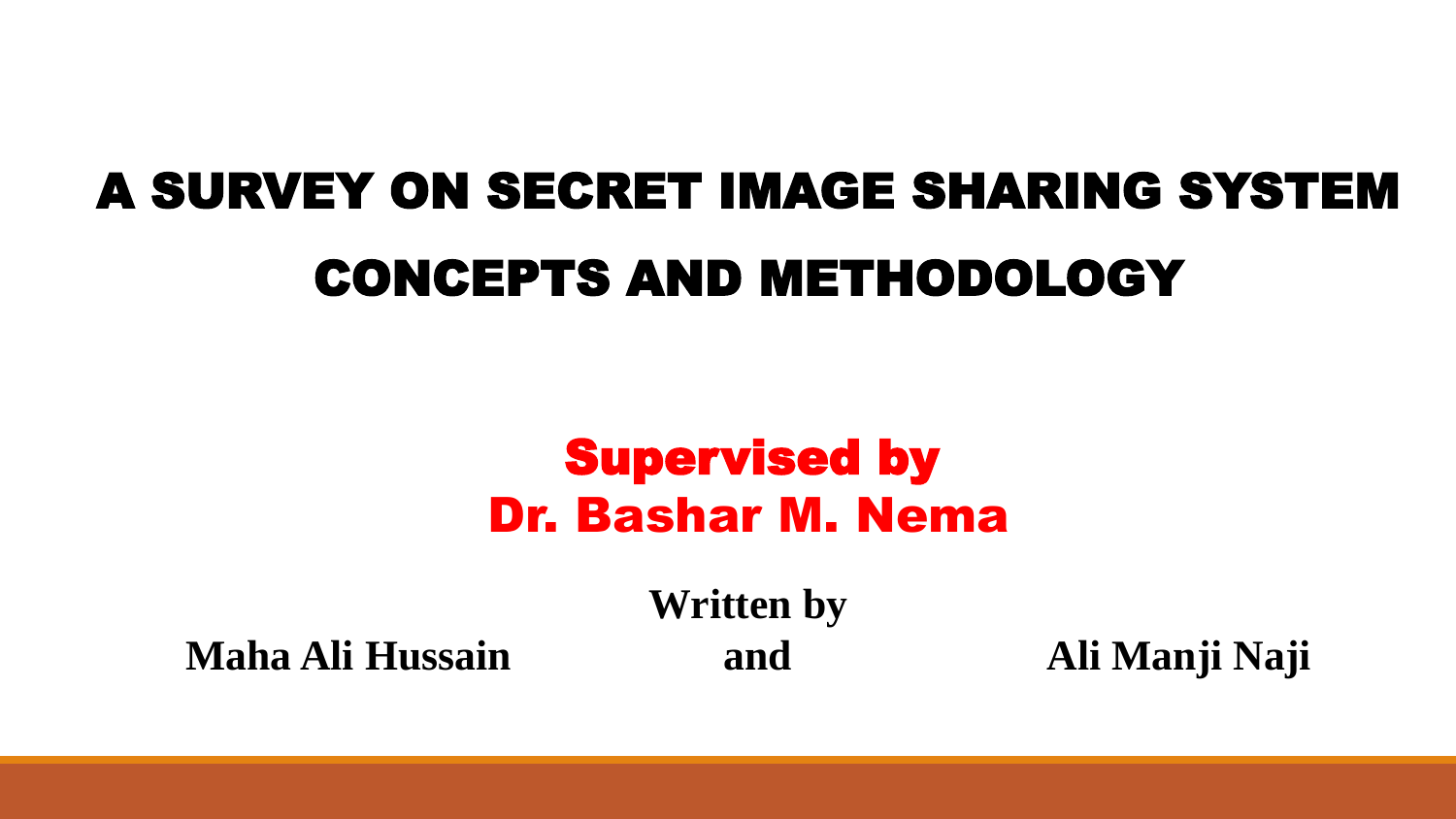# Table of contents:

#### **1.INTRODUCTION**

- **2. CLOUD COMPUTING ARCHITECTURE**
	- **1. Deployment models**
	- **2. Advantages/ disadvantages of cloud**
	- **3. Applications of cloud**
- **3. ALGORITHMS FOR ENCRYPTION**
- **4. DIFFERENT ENCRYPTION ALGORITHMS**
- **5. UPLOADING IMAGE IN CLOUD**
- **6. SECURE CLOUD SHARING WITH CRYPTOGRAPHY**
- **7. SECURE CLOUD SHARING WITH CRYPTOGRAPHY**
- **8. CONCLUSION**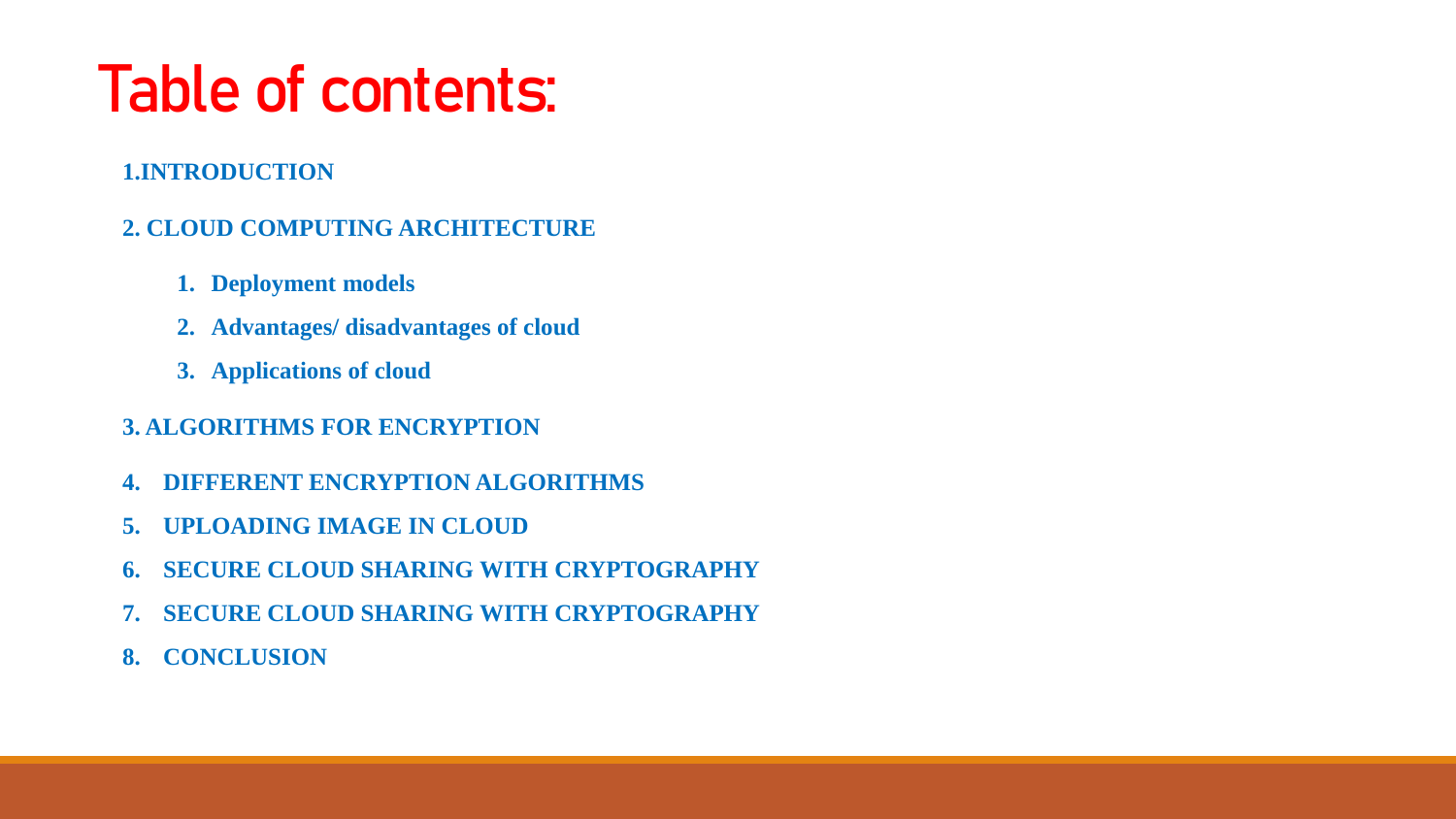### **Introduction**

Because it allows for data sharing capabilities to be shared across a network, the cloud provides several benefits to users. Cloud computing is now being used for saving and collaboration by IT firms and other industries. The cloud provides storage area based on the needs of the individual and their enterprise.

Cloud storage allows users to upload and download images, videos, and other types of material to and from the cloud. They can gain access to such information from any location in the world at any time via cell devices or personal computers.

When it comes to storing and exchanging information in the cloud, security is the number one concern. Users want their data to be protected so that it cannot be accessed by anyone other than the intended recipient(s). Therefore, encryption techniques are used to safeguard user data from being intercepted or accessed by third parties without the user's permission. When data is encrypted, it is converted to an encrypted format known as ciphertext, and when data is decrypted, it is converted back to its original form known as plaintext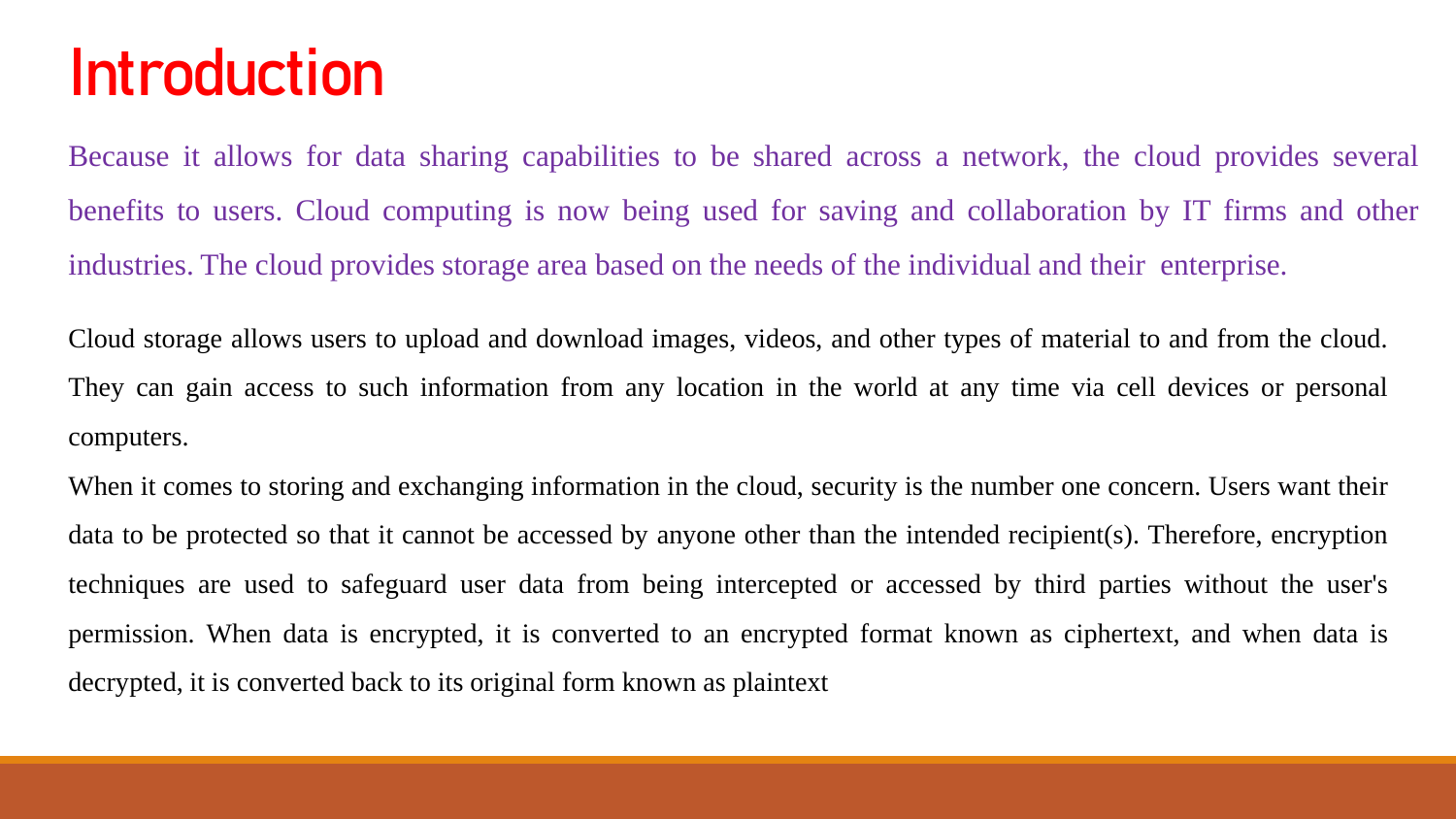Cryptography made use of three different sorts of algorithms to ensure data security are listed below:

- 1. Hash Functions (HF): HF ensures that messages transmitted with other clients are neither manipulated or tainted with viruses.
- 2. Symmetric Key Algorithms (SKA): Symmetric key cryptography is any cryptographic algorithm that is based on a shared key that is used to encrypt or decrypt text/cyphertext.
- 3. Asymmetric Key Algorithms also known as public-key cryptography: is a process that uses a pair of related keys -- one public key and one private key to encrypt and decrypt a message and protect it from unauthorized access or use.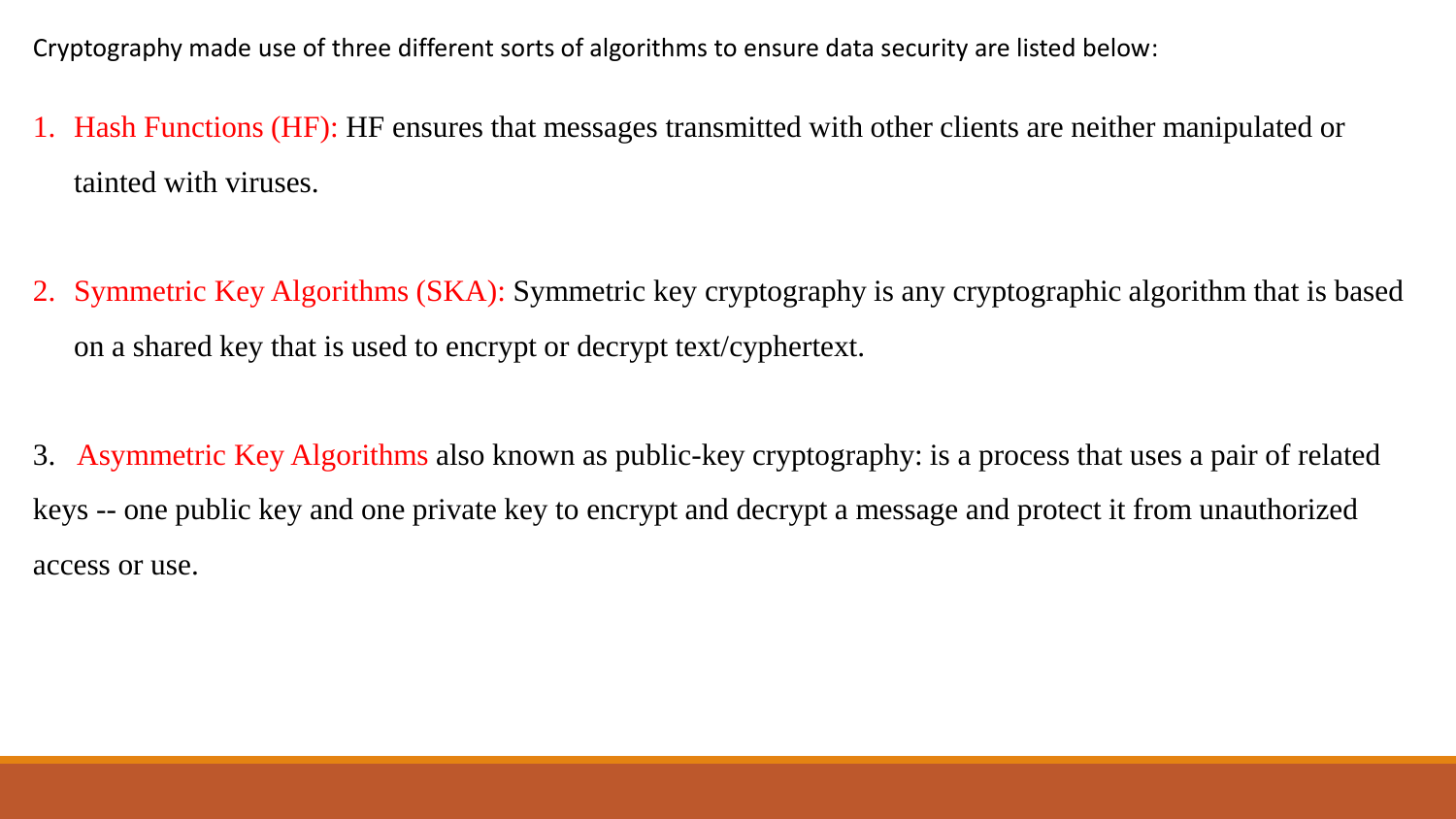#### **2. CLOUD COMPUTING ARCHITECTURE**

Cloud Computing (CC) offers a versatile foundation for storing information, records, and applications throughout the system. It allows several users to share to and access tasks simultaneously while requiring them to use the same OS, browsers, or application.

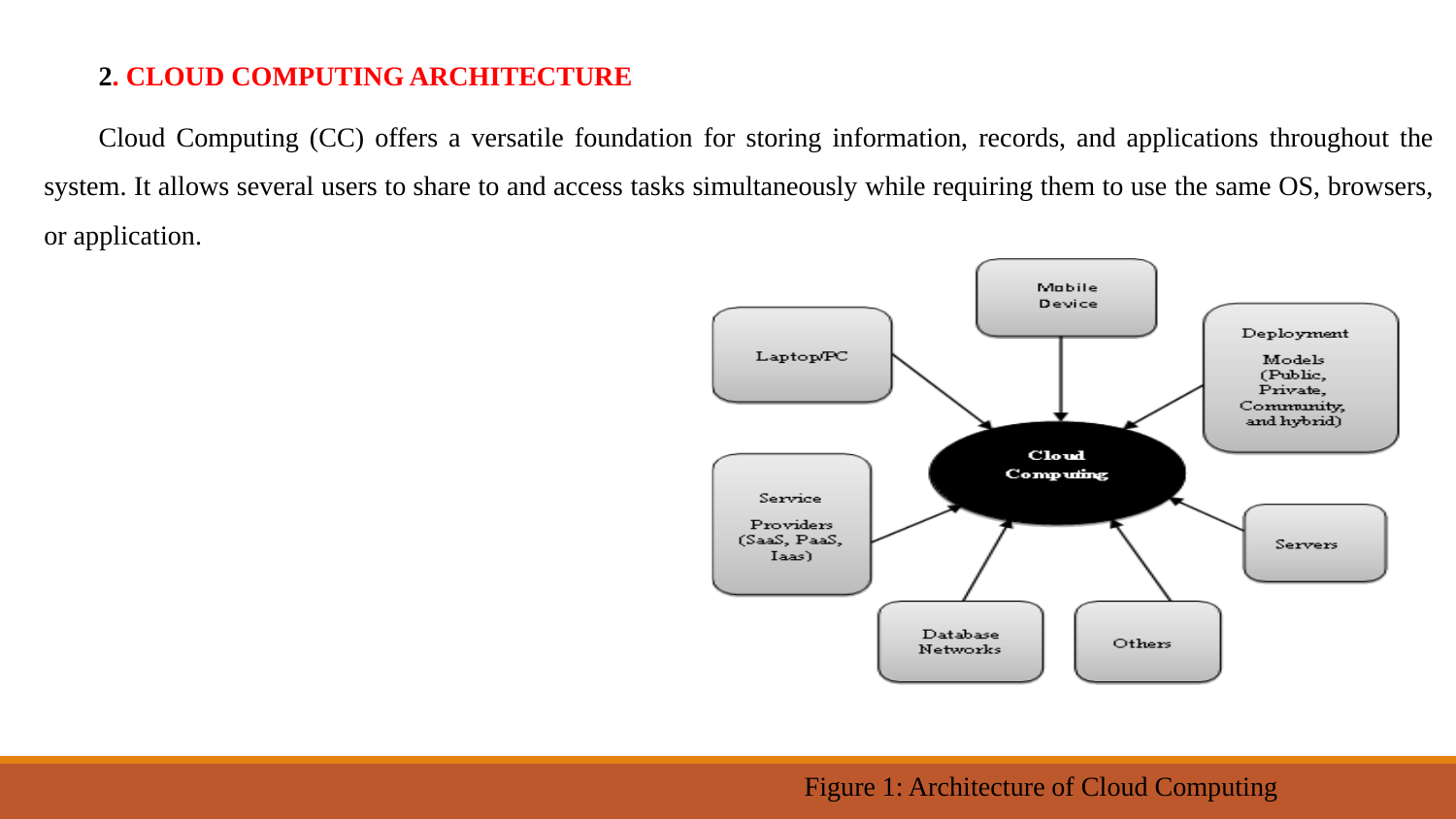Cloud computing is founded on two models: customer interface and service model. Models are the building blocks of cloud computing [3]. The multiple service models are Infrastructure as a Service (IaaS), Platform as a Service (PaaS), and Software as a Service (SaaS). In this sort of approach, cloud service providers give all of their services to a bunch of alternative customers.

■ SaaS (Software as a Service): the user gets the complete type of software when he asks service from the provider. The service is provided to multiple users at the same time by a specific instance of the service running on the network, according to this paradigm. SaaS is now offered by a wide range of corporations, like Google, Microsoft, Zoho, Salesforce, and others, as well as by individuals.

□ PaaS (Platform as a Service): To deliver a PaaS service, the supplier must just give the user with a software platform or a special type of technology. The user can design his as well as her own increased interest program or service from scratch. It is driven by the platform's service providers. The primary requirements of every application are manageability and scalability.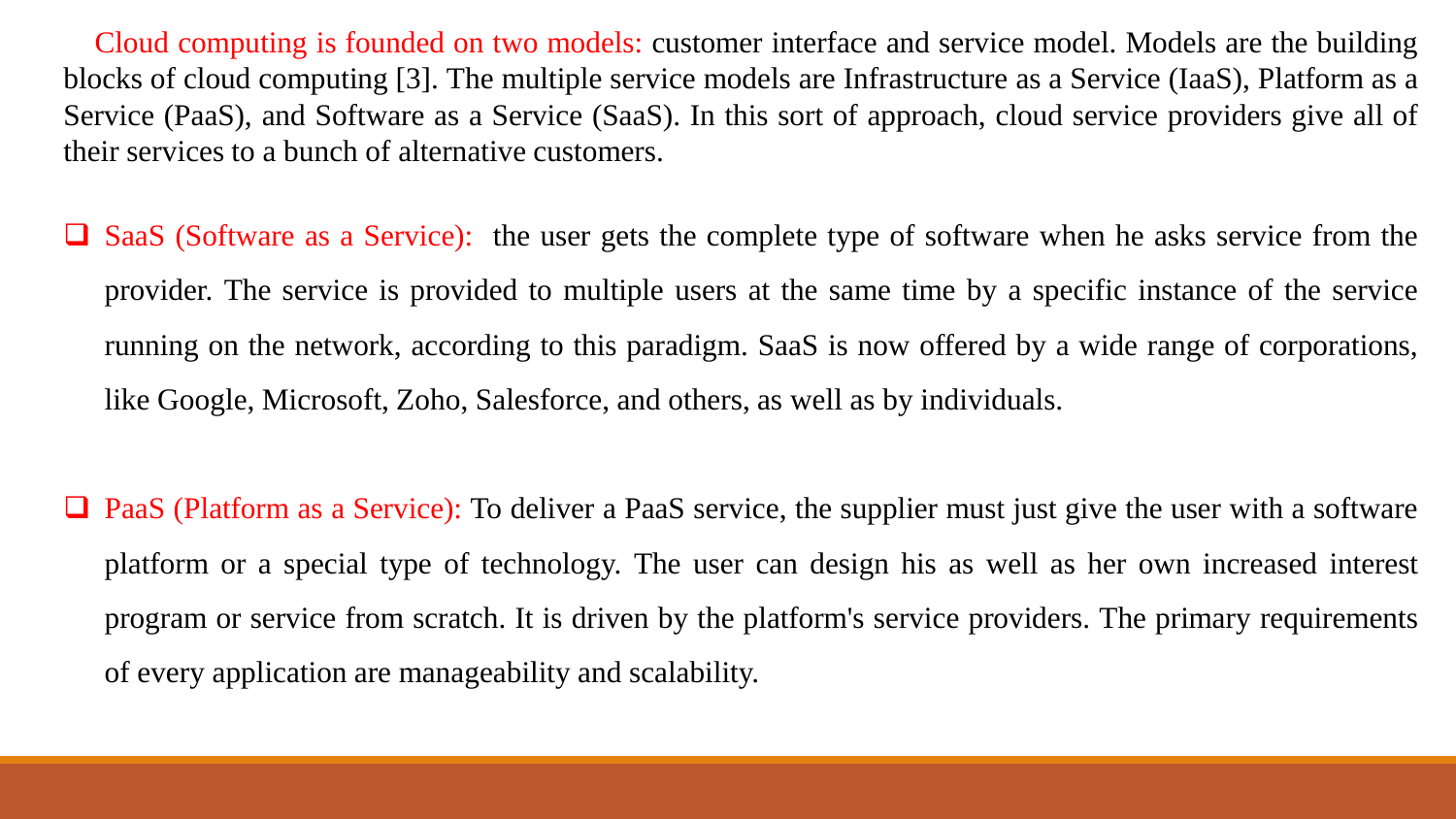Examples include the LAMP system (PHP, Ruby, MySQL, Linux, and Apache), and other programming languages. Currently one of the main, Windows Azure, and Google's App Engine are just a few of the well-known instances of cloud computing.

❑ IaaS (Infrastructure as a Service): Infrastructure as a Service (IaaS) is an abbreviation for Platform as a Service. As part of the Infrastructure as a Service model, network operators offered additional storage and processing capabilities to a variety of clients on a subscription basis. To satisfy the workload, computing and storage hardware are gathered and made accessible to the public in IaaS data center space through the use of the internet. The user can write his who has her own software, and have it run on the cloud infrastructure; he or she can also store his or her own apps or data in the cloud infrastructure. Amazon, cloud render farms, GoGrid, Window server, 3 Tera, and so on are examples of cloud computing services.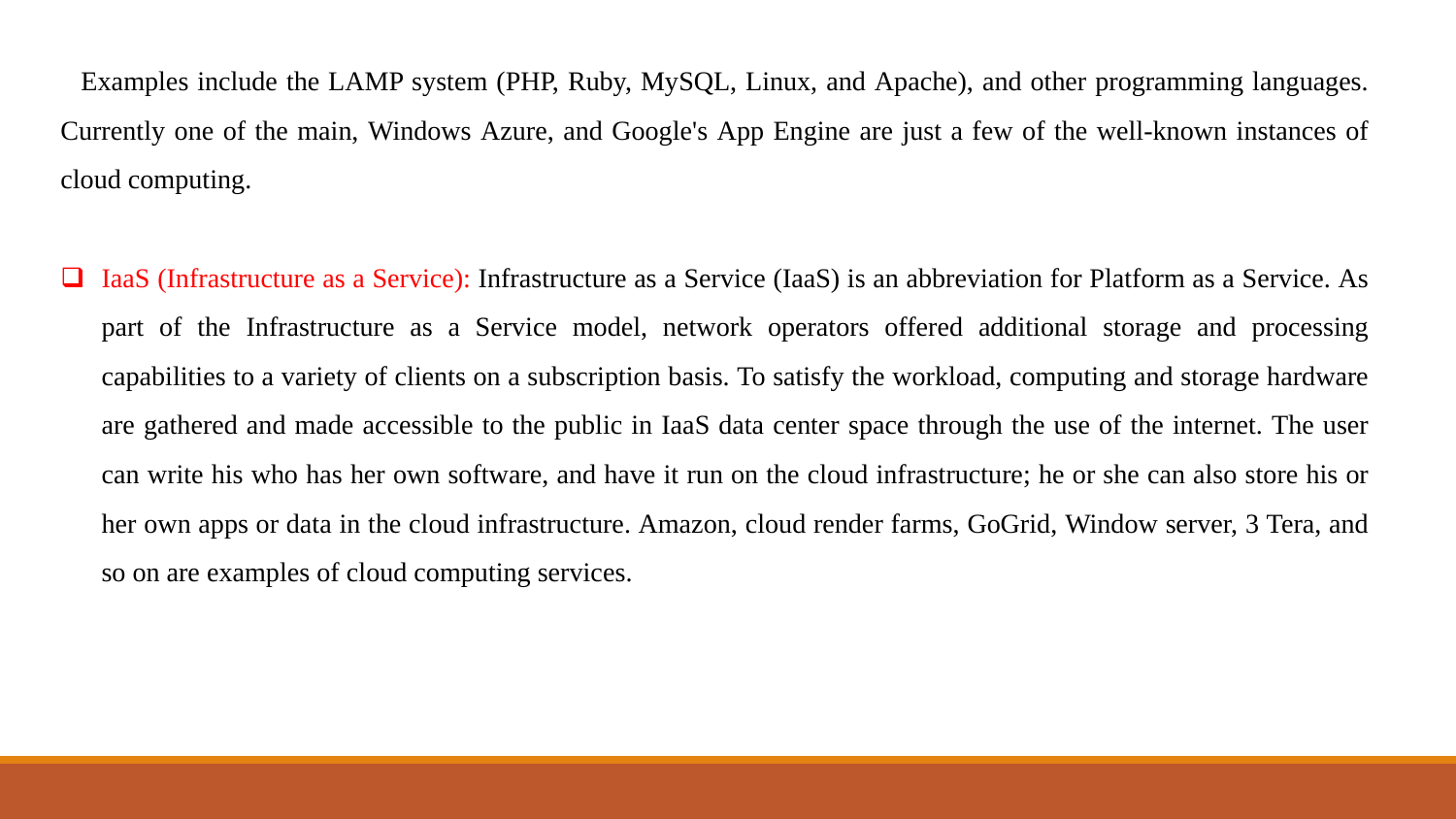#### 2.1 Deployment models

• Public Cloud - A open secured cloud storage site that is accessible to anybody with a connection to the internet. It is available to any well-known group or association that offers cloud-based services and products.

• Private Cloud - A cloud infrastructure is only accessible by a limited number of people or corporations. In cloud computing, a private cloud is a protected area where only one organization can work, and the tools charged by a private cloud are only available to that group.

• An organization's hybrid cloud is occurs when two separate clouds are used together. A cloud structure made up of two or more other clouds (public, private, or community). With a cloud infrastructure, you can join two clouds and have your data replicated to a public cloud service.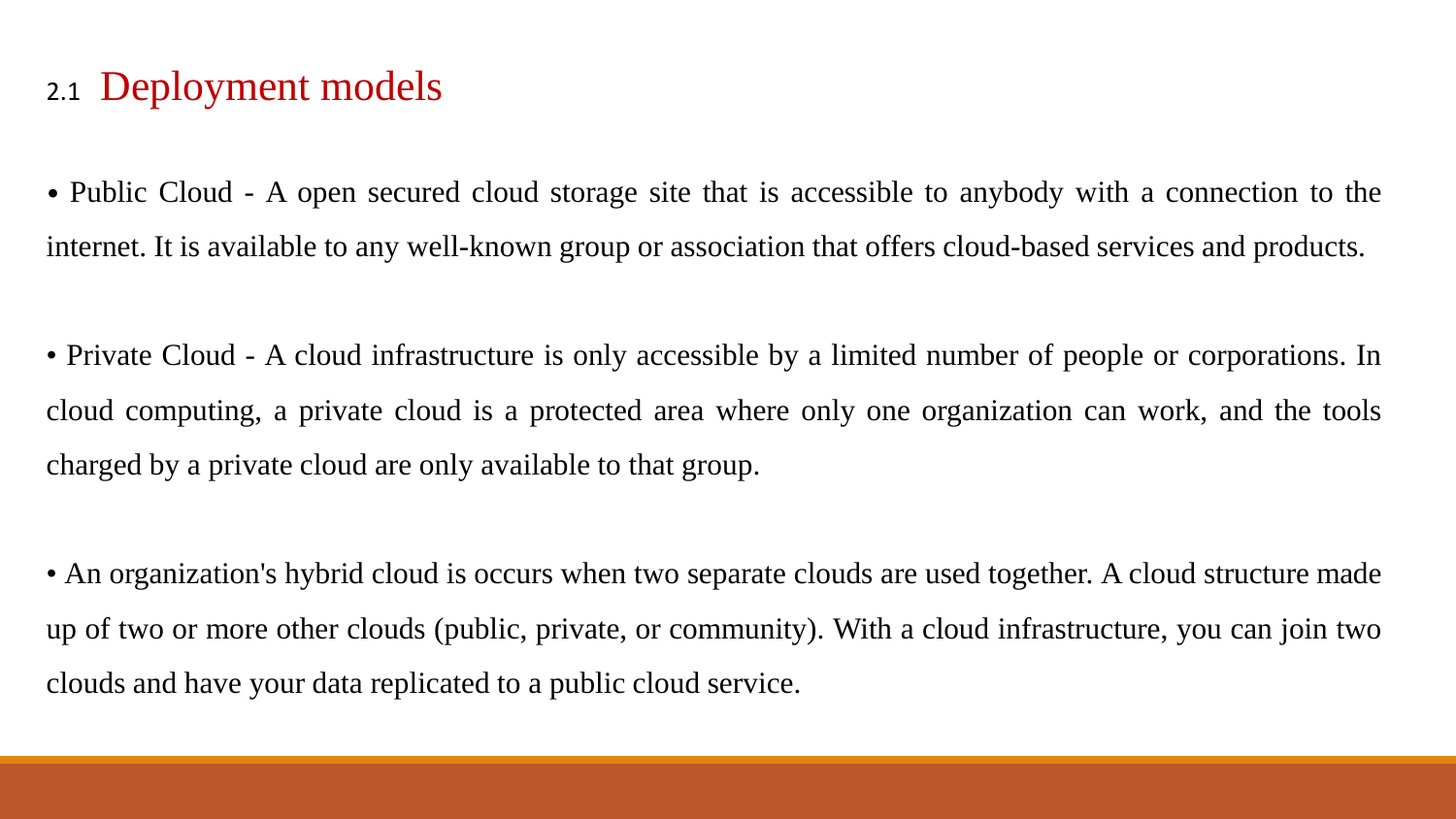#### **2.2 Advantages/ disadvantages of cloud**

#### Cloud computing has numerous advantages, including, Figure 2:

- 1) Data backup and restoration: it is much easier to store and retrieve that data utilizing the cloud.
- 2) The ability for groups of people to share information swiftly and easily on the cloud via shared storage.
- 3) Excellent accessibility: Cloud computing enables us to access and save information from any location, at any time, in any part of the .
- 4) Low maintenance expenses: Cloud computing helps firms save money by lowering their equipment / software maintenance fees.
- 5) Mobility: Cloud computing enables us to access all cloud data from anywhere at any time using a mobile device.
- 6) Unlimited storage capacity: The cloud provides us with an enormous amount of storage space for storing our vital data such as documents, photographs, audio, video, and other types of media in a centralized location.

7) Data security: Cloud computing has several advanced security features and ensures that data is stored and handled in a safe and secure manner.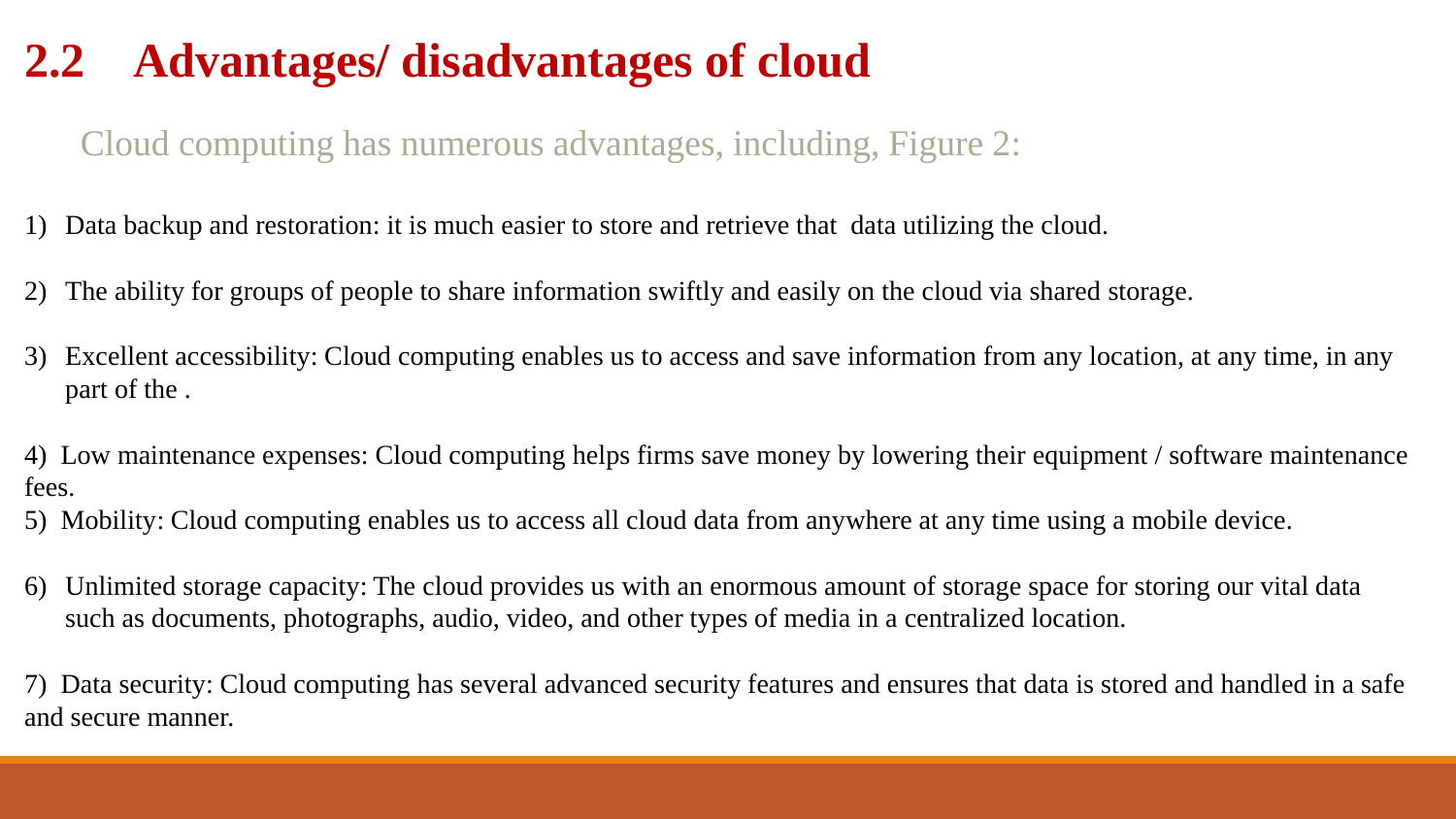

**Figure 2: Advantage of Cloud Computing**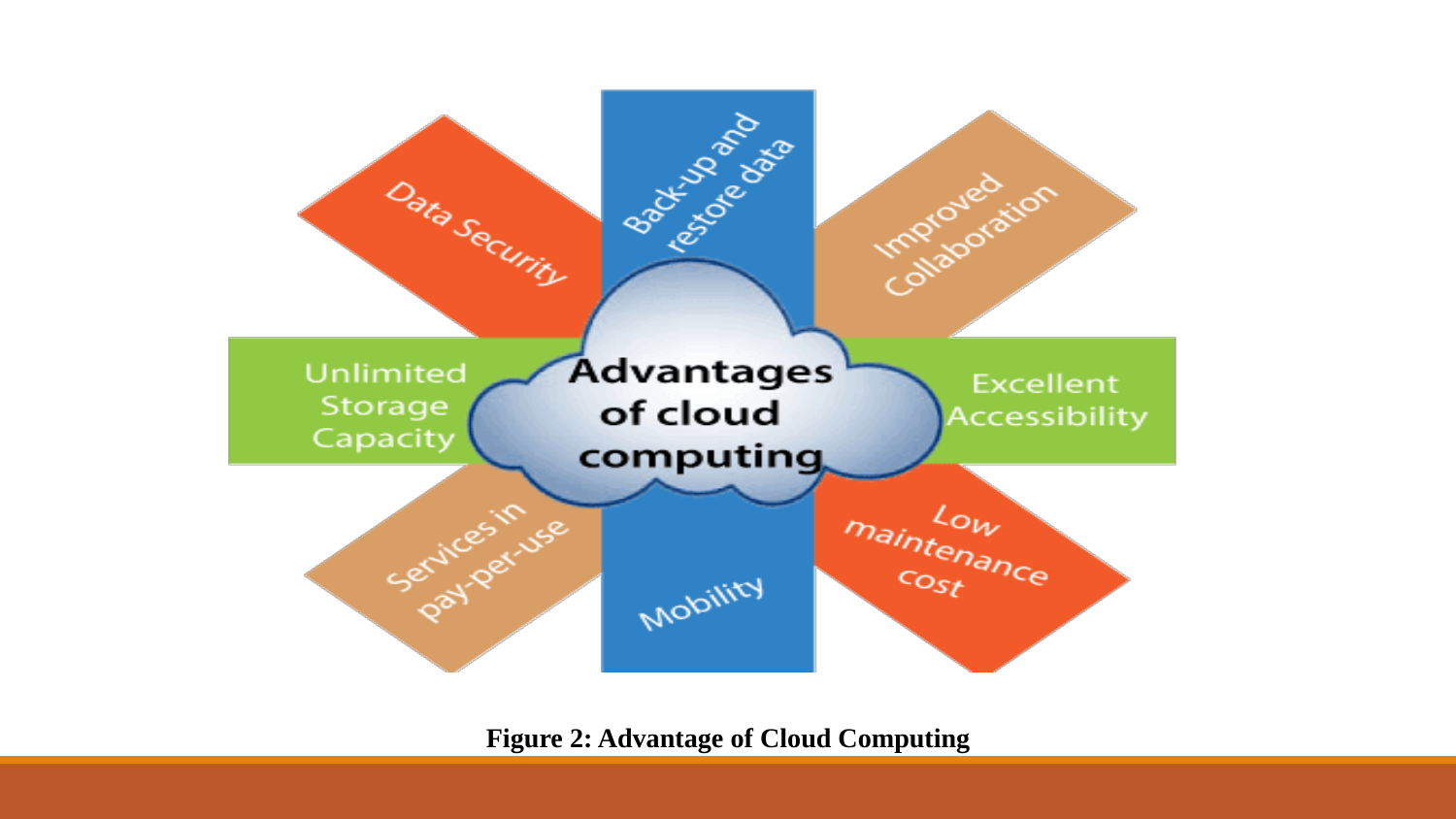#### 2.2 Cloud Computing's Disadvantages:

1) cloud computing stores all data (images, audio, video, and so on) on a remote server, and we access this data through the cloud by connecting to it over an Internet connection. When you do not include reliable internet access, you will be unable to access this information.

2) Vendor lock-in: is the inability to switch vendors. When organizations shift their services from one vendor to another, they may encounter difficulties in the process.

3) Limited Control: public cloud is totally owned, maintained, and controlled by the service supplier, and as a result, cloud customers have less control over the operation and execution of services in a cloud environment. 4) Although cloud service providers adhere to the highest security standards when storing sensitive information, there is still a risk of data loss.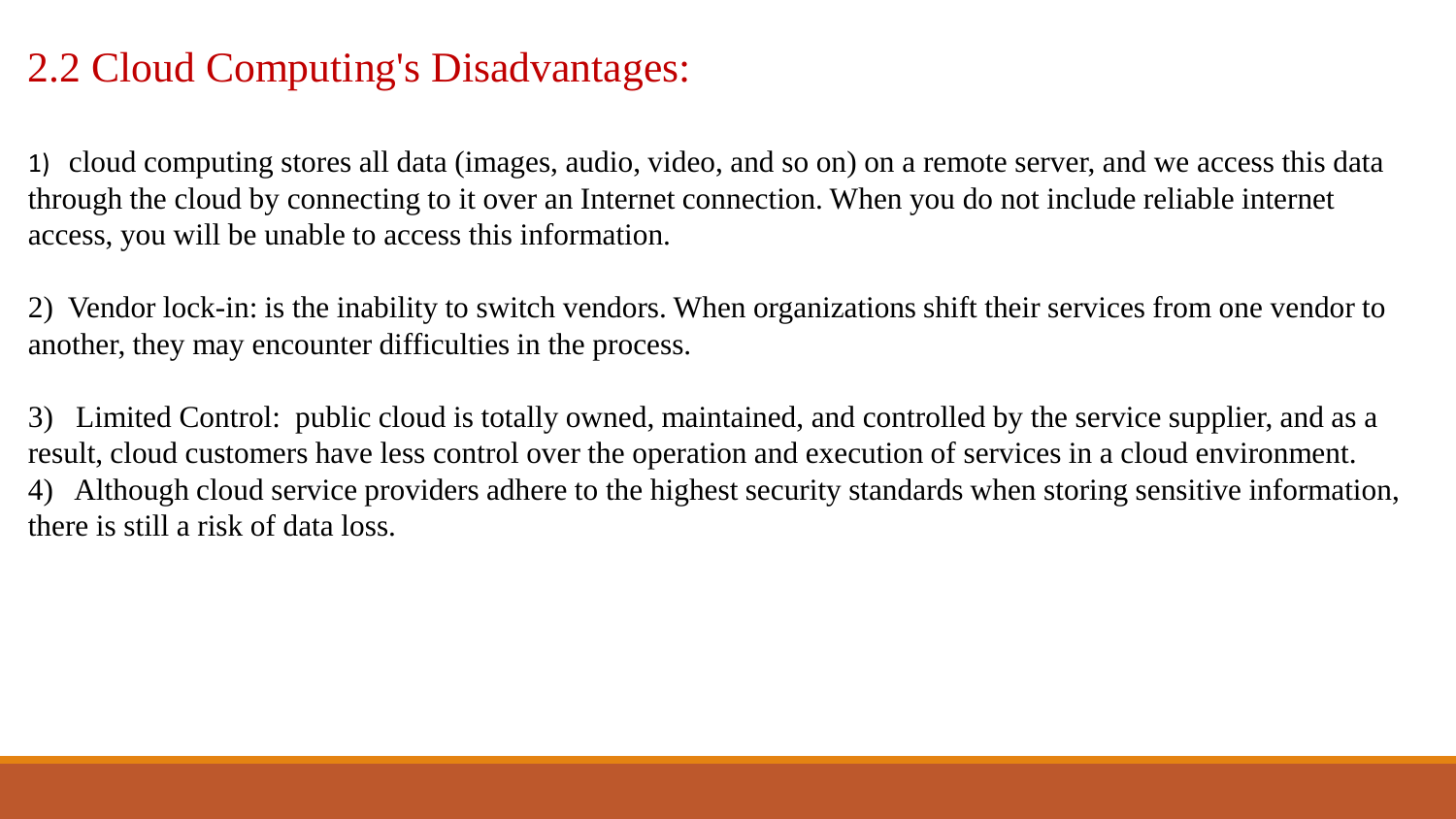#### **2.3 Applications of cloud**

Cloud computing applications is utilized in a variety of industries ranging from small to major businesses.

- 1. BM (Business contact management)
- 2. Google Docs and Google Apps are two of the most popular online services.
- 3. Office productivity software such as Office 365 and MS Office
- 4. Peachtree and QuickBooks are examples of Business Accounting Systems.
- 5. Online Storage management
- 6. Medical imaging and emergency care for patients
- 7. Business-to-business apps
- 8. Application for communication and collaboration
- 9. Email and Instant Messaging Programs
- 10.Customer Relationship Management software.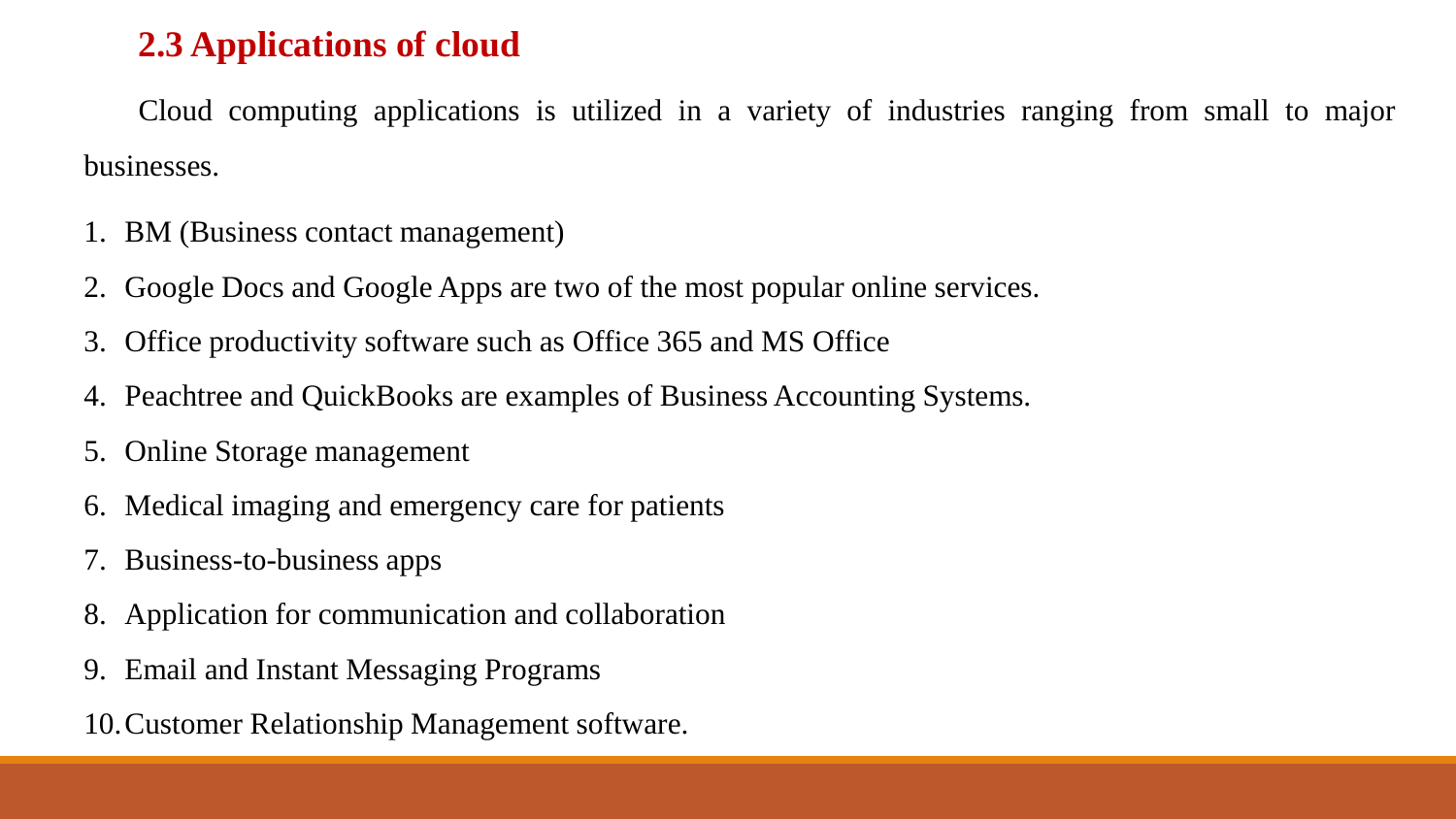#### **<sup>4</sup>. ALGORITHMS FOR ENCRYPTION**

- a. (Advanced Encryption Standard): They both use the same key. AES is one of the SKA algorithms. This method uses a key for encrypting and decoding. An arbitrary number of bytes can be used to represent a data block. Each block size is 16 bytes long. This is a 44 array. The State is a 4 x 4 array. All AES internal activities run on these States. This method is also iterative, with each round denoting a round. The total rounds for 128, 192, and 256-bit encryption are 10.
- a. DES (Data Encryption Standard): is a frequently used cryptography scheme. IBM created this technology in the 1970s, and NIST bought it. The block Cipher Algorithm was created to encode and decode 64-bit data blocks. This method uses the 64-bit key. The input key for DES is 64 bits long, however it is basically 56 bits. DES converts plain text to cipher text in 16 iterations. DES converts 64-bit input to 64-bit output in stages. The receiver side decryption uses the same processes and a similar token.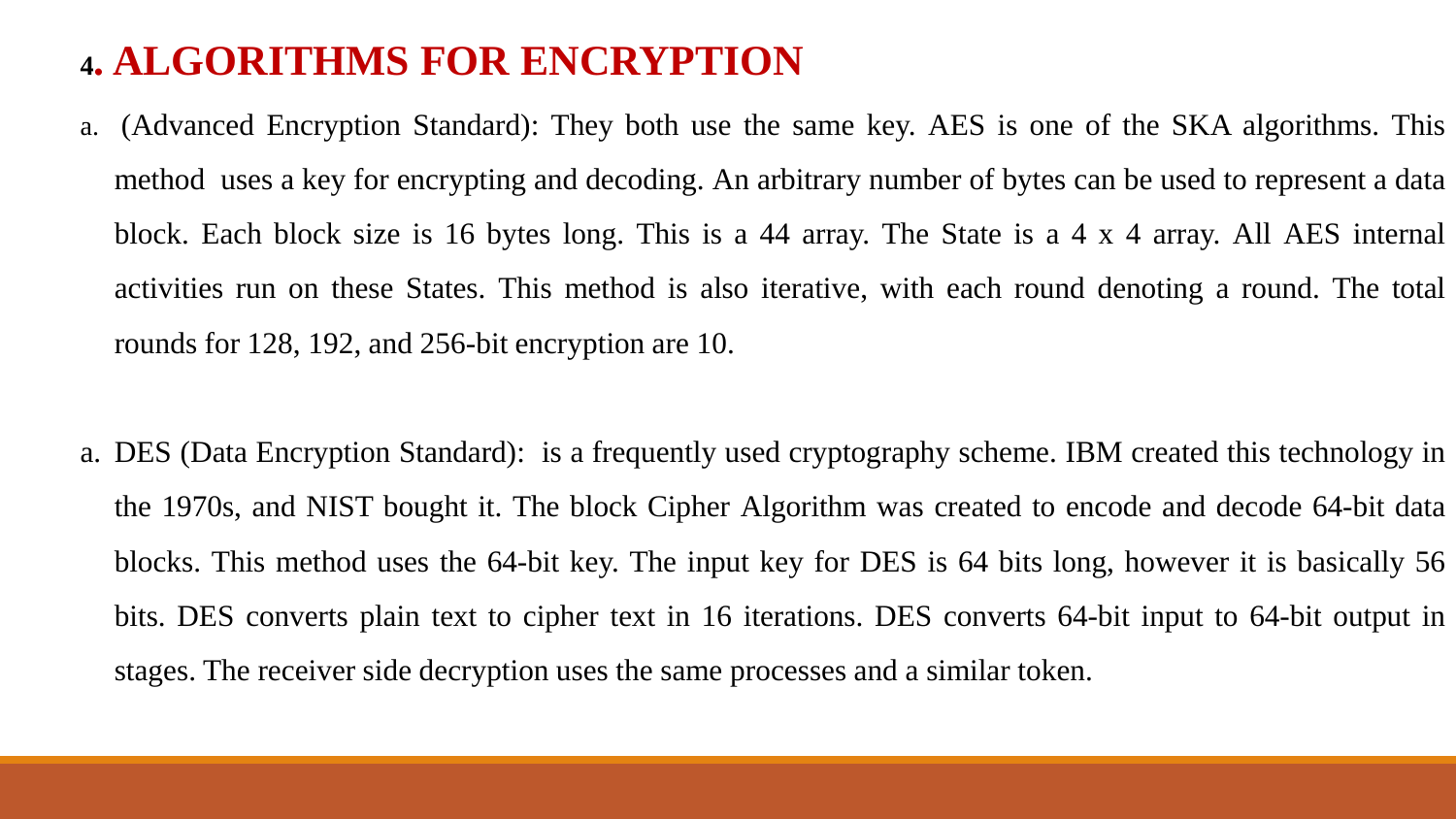c. 3DES (Triple Data Encryption Algorithm): 3DES was built to fix vulnerabilities in the DES algorithm without having to redesign the entire cryptosystem. DES uses a 56-bit key, that is enough to safeguard personal or corporate data. 3DES uses an EDE (Encrypt-Decrypt-Encrypt) three-key mode. 3DES triples the key length and uses a 168-bit key, almost double the length of a 56-bit key. It uses K1, K2, and K3 as 64-bit keys. The K1 key encrypts the items, the K2 key decrypts them, and the K3 key re-encrypts them.

d. RSA (Rivest-Shamir-Adleman) :Encrypts data blocks, digital certificates, and secure key . With this method, the key length is flexible. It employs number theory to generate public and private keys using two prime integers. These keys encrypt and decrypt data. The RSA procedure has three essential stages. The first generates keys, the second encrypts data, and the third decrypts it. However, this algorithm's design flaws make it unsuitable for business use. Using low RSA values weakens the encryption process, while using high values wastes time and slows down performance. Utilizing side channel techniques or probability sampling theory, anyone with a small key distribution value can encrypt and decrypt.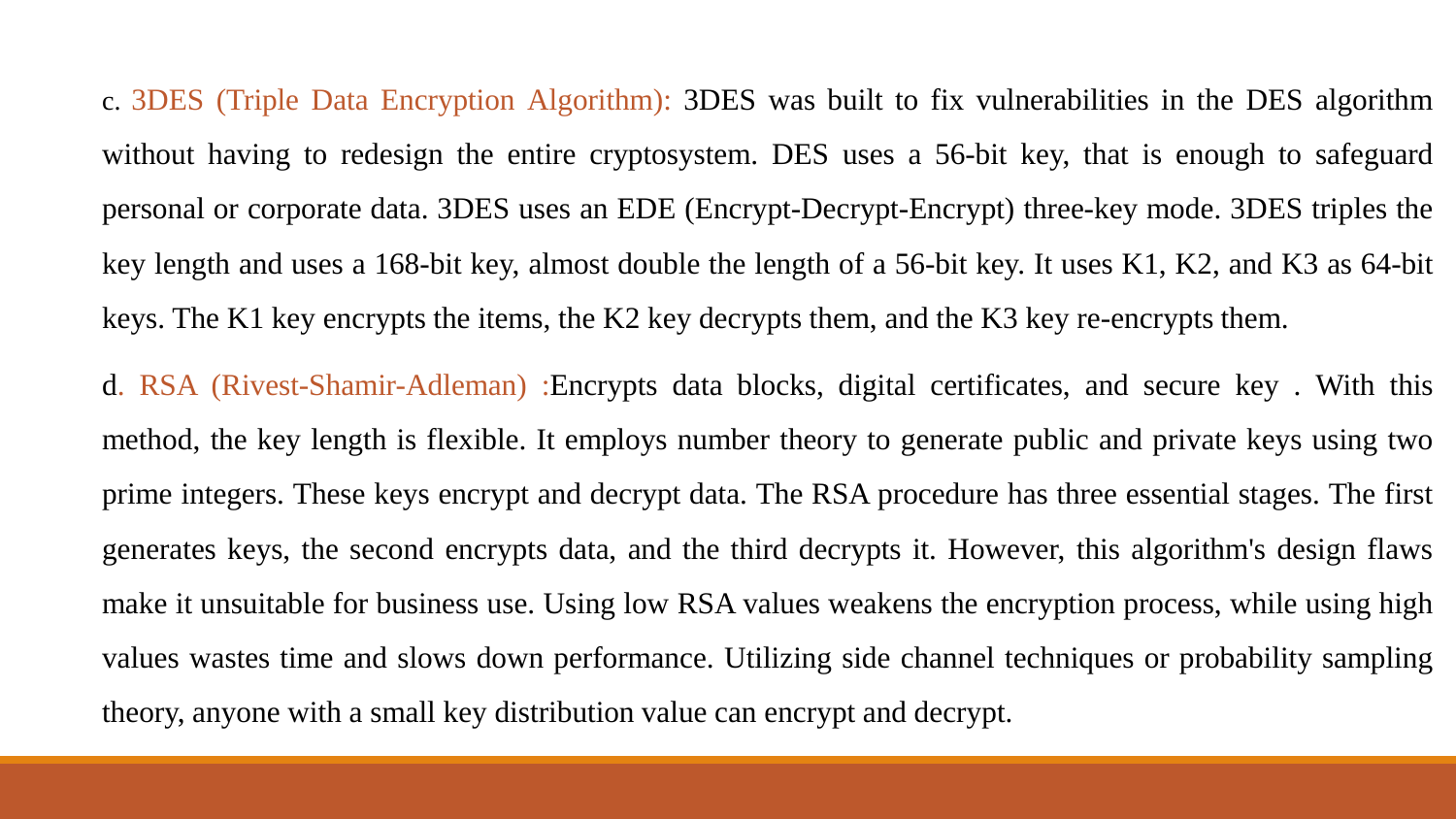#### **DIFFERENT ENCRYPTION ALGORITHMS**

- 
- 2 As it uses only one key, it's a simpler method of Thanks to the key pair, it's a more complex process.<br>encryption.
- - It provides faster performance and requires less
- 4 computational power compared to asymmetric encryption.
- 5 Smaller key lengths are used to encrypt the data (e.g., 128-256-bit length).
- 6 Ideal for applications where a large amount of data needs to be encrypted.
- 7 Standard symmetric encryption algorithms include RC4, AES, DES, 3DES, and QUAD.

#### **Symmetric Encryption Asymmetric Encryption**

A single key is used to encrypt and decrypt data. A key pair is used for encryption and decryption. These keys are known as public key and private key.

<sup>3</sup> Symmetric encryption is primarily used for encryption. Asymmetric encryption ensures encryption, authentication, and non-repudiation.

> It's slower than symmetric encryption and requires higher computational power because of its complexity.

Usually, asymmetric encryption methods involve longer keys (e.g. 1024-4096-bit length).

Ideal for applications where a small amount of data is used by ensuring authentication.

Standard asymmetric encryption algorithms include RSA, Diffie-Hellman, ECC, El Gamal, and DSA.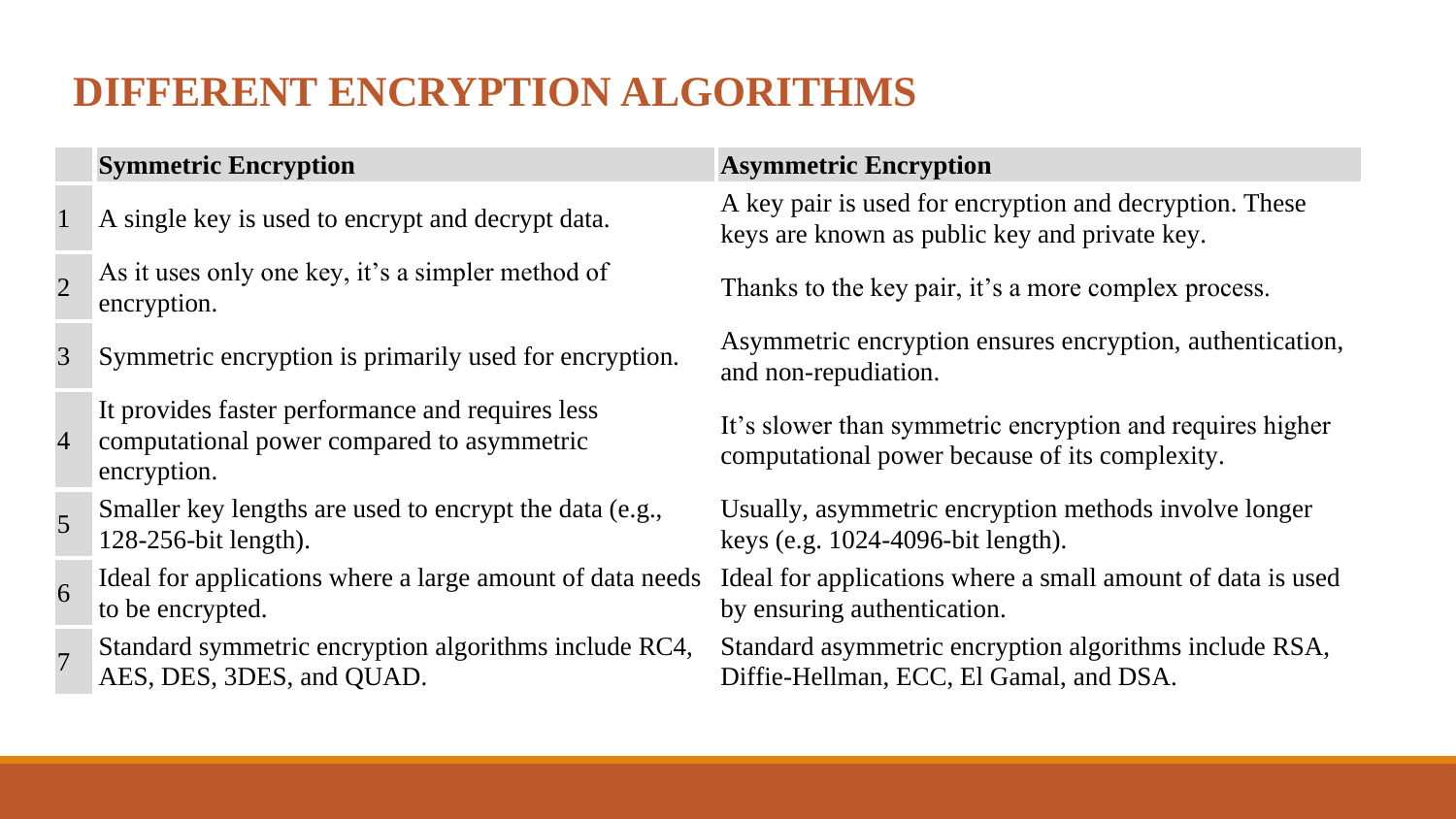#### 6. UPLOADING IMAGE IN CLOUD

Mobile devices are used to upload images to the cloud. The speed at which images/files are uploaded and downloaded is determined on the transmission rate used by the user. Different networks have varying upload/download data rates and speeds.

#### 7. SECURE CLOUD SHARING WITH CRYPTOGRAPHY

the original image is supplied into the encryption process. The image is subjected to encryption techniques, which conduct substitution and different changes. This key is a certificate authority that is used to turn an actual image into an encrypted image using the cipher (encrypted) image conversion algorithm. The image is encrypted and uploaded to the cloud, where it can be shared with other customers. The encrypted image is decrypted at the receiver using side decryption. The encrypted image is subjected to a decryption process. The cipher image is converted into a main image in this procedure, which is the inverse of encryption.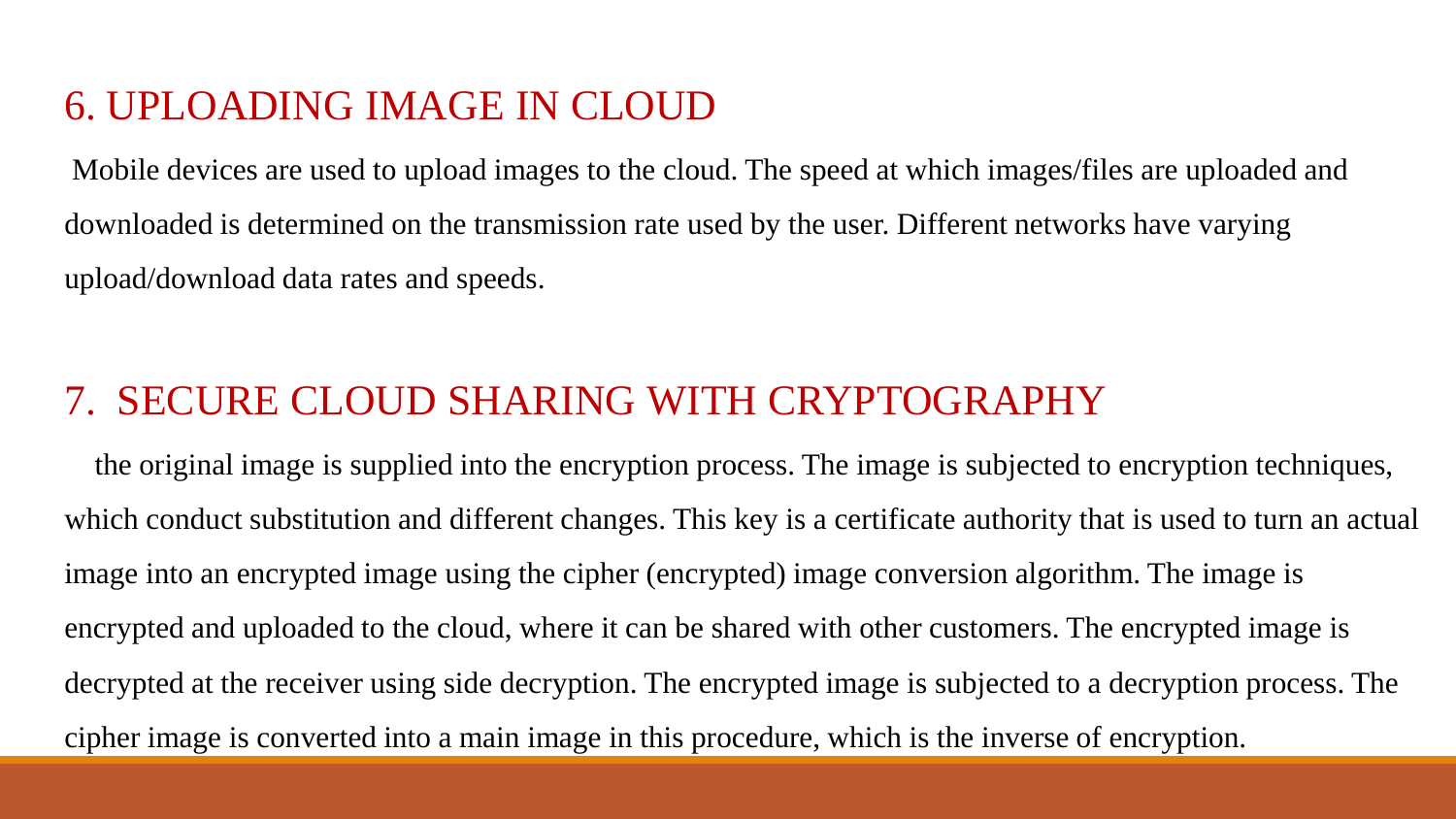

Figure 2 Secure image sharing